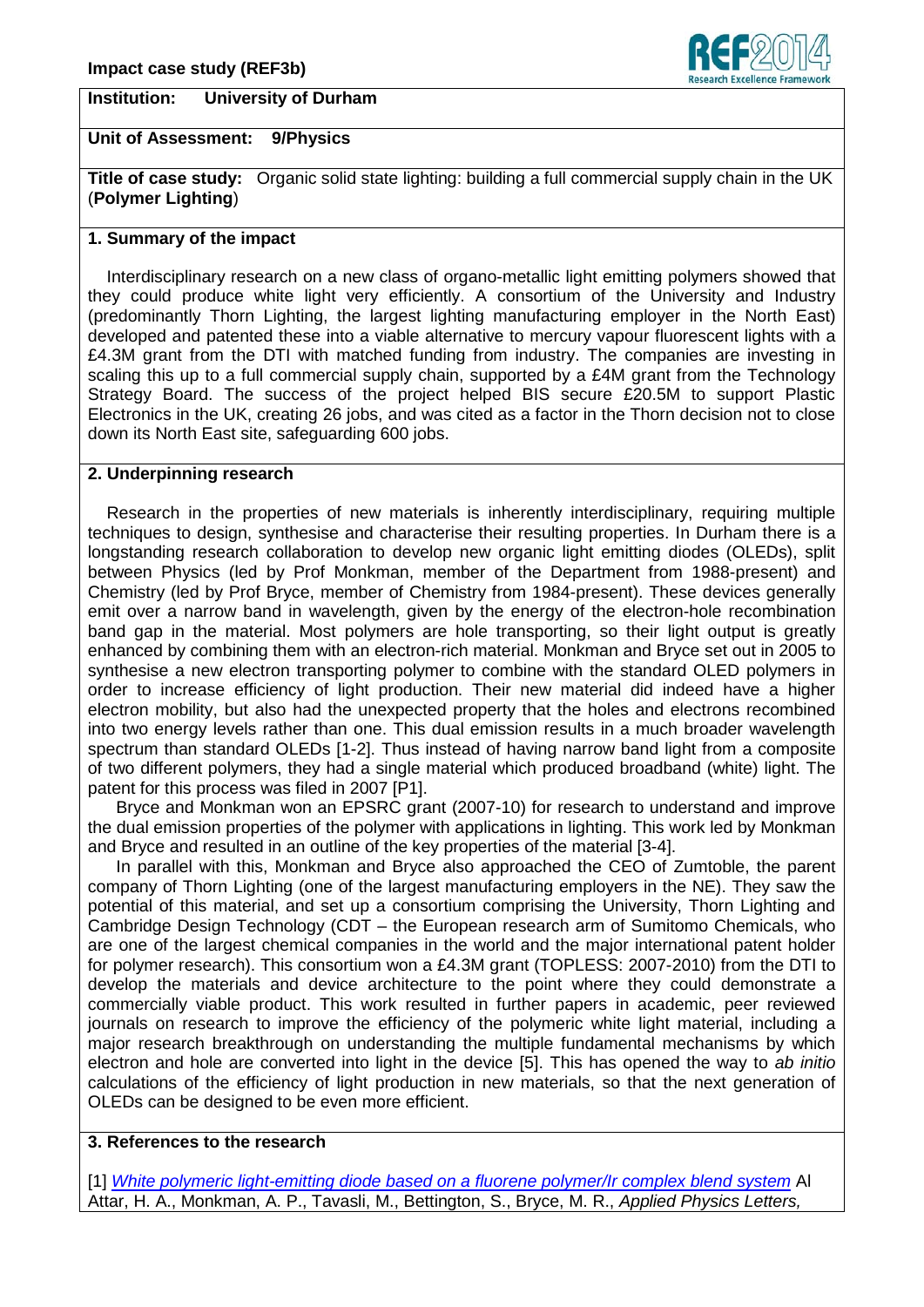

2005**, 86**, 121101. 61 citations

[2] *[Recent Advances in White Organic Light-Emitting Materials and Devices \(WOLEDs\).](http://onlinelibrary.wiley.com/doi/10.1002/adma.200902148/abstract)* Kamtekar,

K. T., Monkman, A. P., Bryce, M. R., *Advanced Materials* 2008 **22**, 572 114 citations

[3] *[Exploiting a Dual-Fluorescence Process in Fluorene-Dibenzothiophene-S,S-dioxide Co-](http://onlinelibrary.wiley.com/doi/10.1002/adfm.200801237/abstract)[Polymers to Give Efficient Single Polymer LEDs with Broadened Emission.](http://onlinelibrary.wiley.com/doi/10.1002/adfm.200801237/abstract)* King, S. M.,

Perepichka, I. I., Perepichka, I. F., Dias, F. B., Bryce, M. R., Monkman, A. P., *Advanced Functional Materials* 2009, **19**, 586

30 citations

[4] *[Synthesis and Spectroscopy or Poly\(9,9-dioctylfluorene-2,7-diyl-co-2,8-](http://pubs.acs.org/doi/abs/10.1021/ma100566p)*

*[dihexyldibenzothiophene-S,S-dio xide-3,7-diyl\)s: Solution-Processable, Deep-Blue Emitters with a](http://pubs.acs.org/doi/abs/10.1021/ma100566p)  [High Triplet Energy.](http://pubs.acs.org/doi/abs/10.1021/ma100566p)* Kamtekar, K. T., Vaughan, H. L., Lyons, B. P., Monkman, A. P., Pandya, S. U., Bryce, M. R., *Macromolecules*, 2010, **43**, 4481 20 citations

[5] Triplet Harvesting with 100% Efficiency by Way of Thermally Activated Delayed Fluorescence in [Charge Transfer OLED Emitters,](http://onlinelibrary.wiley.com/doi/10.1002/adma.201300753/abstract) Dias, F.B., Bourdakos, K.N., Jankus, V., Moss, K.C., Kamtekar, K.T., Bhalla, V., Santos, J., Bryce, M.R., Monkman, A.P., Advanced Materials, 2013, **25**, 3707

# Grant support

EPSRC (EP/E040810) (2007-2010) 'Exploiting dual emission from single polymers to achieve highly-efficient colour-tunable and white organic light-emitting devices' PI Bryce, Co-I Monkman, for a total £0.68M, of which £0.24M came to Physics.

Patent filed

P1 Novel Light emitting polymeric compositions and uses thereof. Applicant University of Durham. Inventors A Monkman, I.F. Perepichka, I.I. Perepichka,, M.R. Bryce, WO/2007/132236

## **4. Details of the impact**

 The aim of the TOPLESS (2007-2010) project was to develop the materials and device architectures to the point where they were demonstrably commercialisable [C1]. Durham's research contribution to this was to greatly increase the efficiency of polymer white light production [1-5], and two of these key breakthroughs are the subjects of patents filed by Thorn [P2-P3]. By 2009 the consortium could build the most efficient polymer solid state lighting panels ever made, with performance approaching that of current industry standard, mercury vapour based, fluorescent lighting units. However, the OLEDs are safer, easier to recycle and more environmentally sustainable, because they contain no mercury. This was recognised by the TOPLESS project winning the Environmental category of the Technology & Innovation Awards of *The Engineer* [C2]. In an interview with Prof Geoff Williams, the TOPLESS project manager who gained his PhD from Durham University, then working in Thorn Lighting said "*The University of Durham …have the ability, within their photo-physics group to understand precise charge transfer within the polymers, this is a valuable to feedback tool for the development of the next generation of materials*." [C3]. These successes demonstrated that the devices would be commercially competitive if a fabrication process could be developed which was economic yet gave high quality, reproducible results. Initial work from TOPLESS demonstrated that slot dye coating, a form of meniscus printing onto a glass

substrate, could be used to produce the ultrathin, uniform polymer films over the large areas required. However, this prototype production method needed to be scaled up to in order to form the basis of an industrial manufacturing process. To do this, the original TOPLESS consortium was expanded, with new industrial partners including Pilkington Glass (for the substrate), Cambridge Inkjet Technology (to print bus bars on the anodes of the OLEDs) and Tridonic (a sister company of Thorn, again based in the NE, to make all the electronic controls for the lighting). These industrial partners form the basis of a complete supply chain to incorporate the material into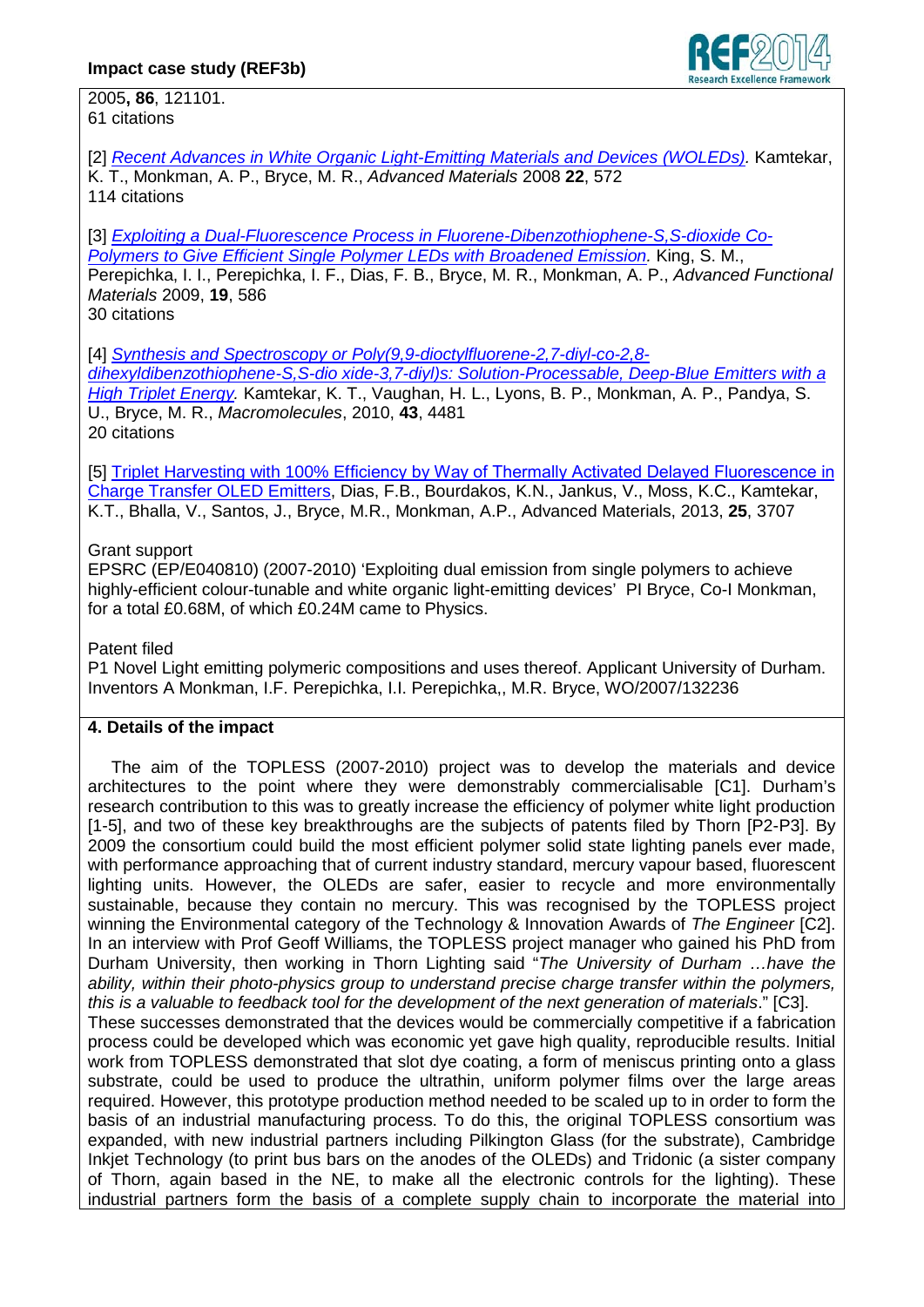#### **Impact case study (REF3b)**



commercial units. The development of a full manufacturing process from this was supported by a £4M grant (TOPDRAWER: 2010-2013) from the Technology Strategy Board (sponsored by BIS) [C4]. The first commercially available units are expected in 2015, but 'concept' design units are included in an OLED lighting installation in the entrance of the Thorne Spennymoor plant (Fig 1: C5).

While the TOPDRAWER grant covers the research and development costs, the full scale industrial process also requires specialist infrastructure. The TOPLESS consortium designed a pre-production line for manufacture of solid state lighting, costed at £4.5M. This was funded by BIS and ERDF as part of a much wider £20.5M package of support for plastic electronics in the UK. The equipment was installed at the national Centre for Plastic Electronics (PETEC), based at NETPark (the Universities technology incubator start up site) in Sedgefield in early 2011, greatly expanding the regional infrastructure for plastic electronics, providing 26 new jobs at PETEC with the aim of stimulating 250 jobs regionally and 1500 nationally [C6].



Fig 1. Concept design for OLED lighting on display at Thorn Spennymoor entrance [C5].

 The Managing Director of County Durham Development Company, the organisation which runs NETPark, credits the collaboration with Durham University with rescuing 600 jobs at the Thorn Spennymoor site after the company proposed to move its operation to Romania. "*When Thorn Lighting's operation in the County faced the threat of relocation to Eastern Europe we helped convince the company's leaders to stay and invest £24 million in a new facility. The new plant at Spennymoor safeguarded 600 jobs and created new R&D posts*." [C7]. The Director of Innovation Development at CDDC said "*It would have ripped the heart out of Spennymoor had they gone, so we told them they really shouldn't do that because they would lose their market leadership in the UK. We told them, if you are into lighting then you will be interested in the solid state lighting which is being done at Durham University and commercialised here at PETEC. Thorn decided after six months of persuasion and negotiation that not only would they stay, but they would build a new factory with £24M of their own money*." [C8]

 While the University research was key in discovering and developing the new material, the commercialization of the OLEDs to a full lighting product was only possible with major multibillion pound industrial partners [C9]. The University-Industry consortium funded by TOPLESS led to especially strong links between the Physics Department and Thorn Lighting, the largest lighting manufacturing employer in the North East. Research staff from Thorn were seconded to Durham as part of the TOPLESS project (Kamtekar, Goudin). They joined the University postdocs already working on the material (Lyons, Dias, Vaughan, Jankus, Perepichka, now a Lecturer at UCLan, Tavasli: now a lecturer at Uludag, University, Turkey, Siddle, now working for a NE chemical company). Thorn and CDT also now co-sponsors an EPSRC grant, while CDT have co-sponsored Dias on a 5 year Fellowship in the Physics Department. All these links mean that the Knowledge Transfer from the project is on-going. CDT-Sumitomo now routinely use the new material characterisation techniques developed in the TOPLESS project, buying the equipment to replicate the process on their own site in Cambridge [C10]. CDT Chief Technology Officer says "*they continue to value the contribution from Durham and because of that have entered into OLAE+ [Organic and Large Area Electronics] EU funded project with Durham and other institutions*" [C10].

#### **5. Sources to corroborate the impact**

C1 TOPLESS project (2007-10)

[http://www.oled-info.com/project-topless-thin-organic-polymeric-light-emitting-semi-conductor](http://www.oled-info.com/project-topless-thin-organic-polymeric-light-emitting-semi-conductor-surfaces)[surfaces](http://www.oled-info.com/project-topless-thin-organic-polymeric-light-emitting-semi-conductor-surfaces)

C2 TOPLESS award [http://www.theengineer.co.uk/awards/technology-and-innovation-award-winners-](http://www.theengineer.co.uk/awards/technology-and-innovation-award-winners-revealed/1006316.article)